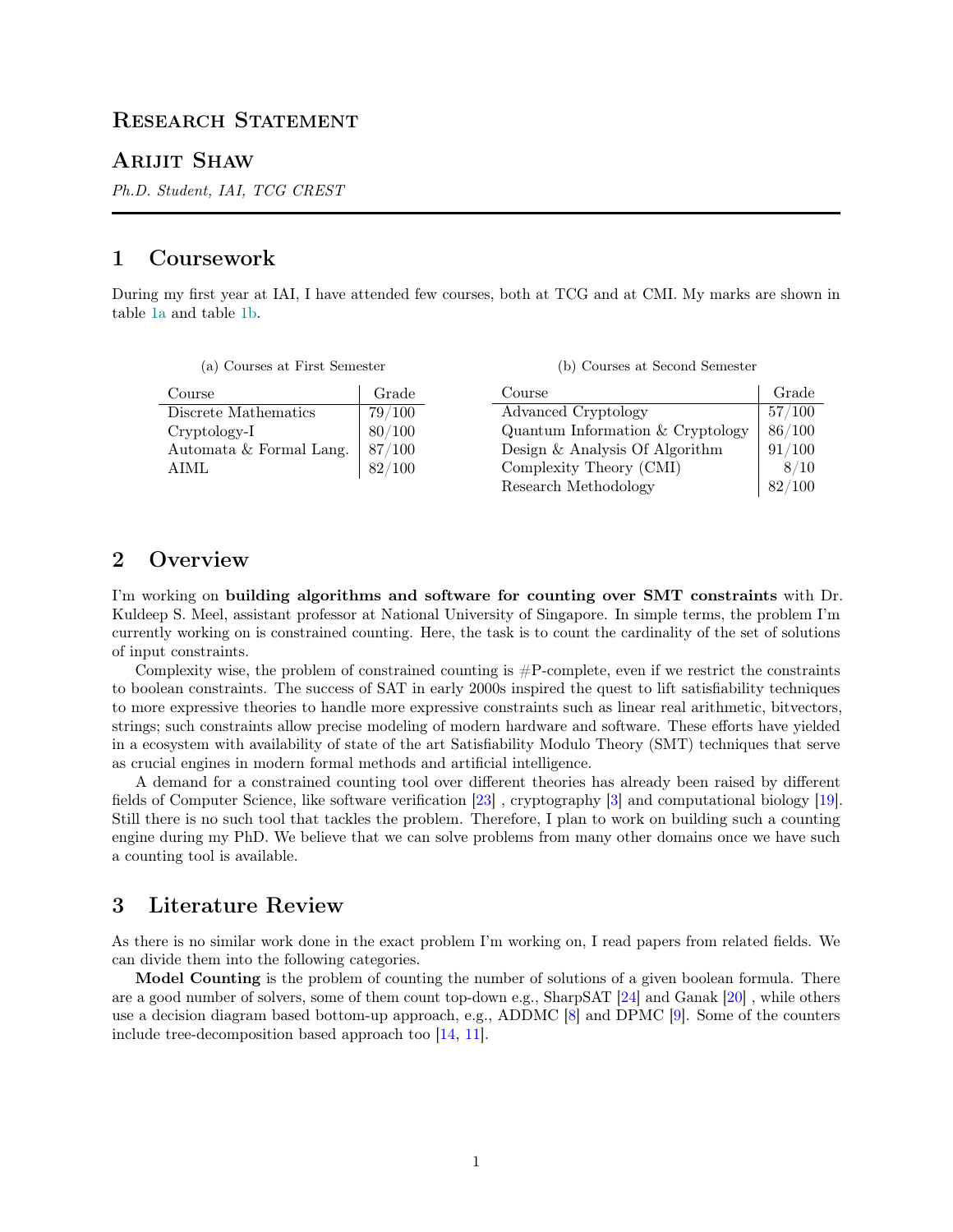Approximate Model Counting gets relevant, when we are allowed to model count with some error bound. ApproxMC [\[5\]](#page-2-5) and its following versions [\[6,](#page-2-6) [22\]](#page-3-4) has a good line of research in this. These approximate counters has seen some interesting application in cryptography [\[3\]](#page-2-0), reliability estimation [\[10\]](#page-2-7), synthesis [\[13\]](#page-2-8) and verification of neural nets [\[2\]](#page-2-9).

SMT Solving is the decision problem for SMT formulas. The relevant theory is well established in the book[\[15\]](#page-2-10), while the relevant tool papers of Boolector [\[4\]](#page-2-11) and STP [\[12\]](#page-2-12) discuss more on implementation.

**Counting** / integrating over theories. Lattice point enumeration tool, Latte  $[7]$  can count over integer arithmatic. Also there are tools for weighted model integration [\[18\]](#page-3-5) that solves the problem of integraion for real arithmatic. Counting over string constraints became possible with the tool ABC [\[1\]](#page-2-14).

Possible Application of SMT Counting that we are designing can range in everywhere where a model counter is being used, but the problem comes from an SMT domain. Automating CCA in cryptography [\[3\]](#page-2-0), summarizing transmission trees in computational biology [\[19\]](#page-3-1), quantitative software verification [\[23\]](#page-3-0) – are to name few of them.

SAT solvers being the backbone of most of the counters, I am often mesmerized by the power and mystery they posses. As side projects, I look into works [\[16,](#page-2-15) [17,](#page-3-6) [21\]](#page-3-7) that try to explore the power of solvers using AI.

# 4 Research Done

As of now, I have worked on the algorithmic foundation of such a counting engine and built a tool that can count over boolean  $+$  bitvector theory. And that tool is giving better results in comparison to existing techniques. Our system explores the power of advancements in knowledge compilation and SMT tenchniques. We plan to submit our work in upcoming conference – Constraint Programming (CP).

#### 5 Research Plans

In the coming days, I plan to extend the tool for other theories like linear real arithmetic, integer arithmetic and strings. I'd also like to work on solving hard problems from cryptography and software verification that were not scalable without such tools.

The initial progress highlights the opportunities and I am excited to pursue this as a long-term research work in my PhD.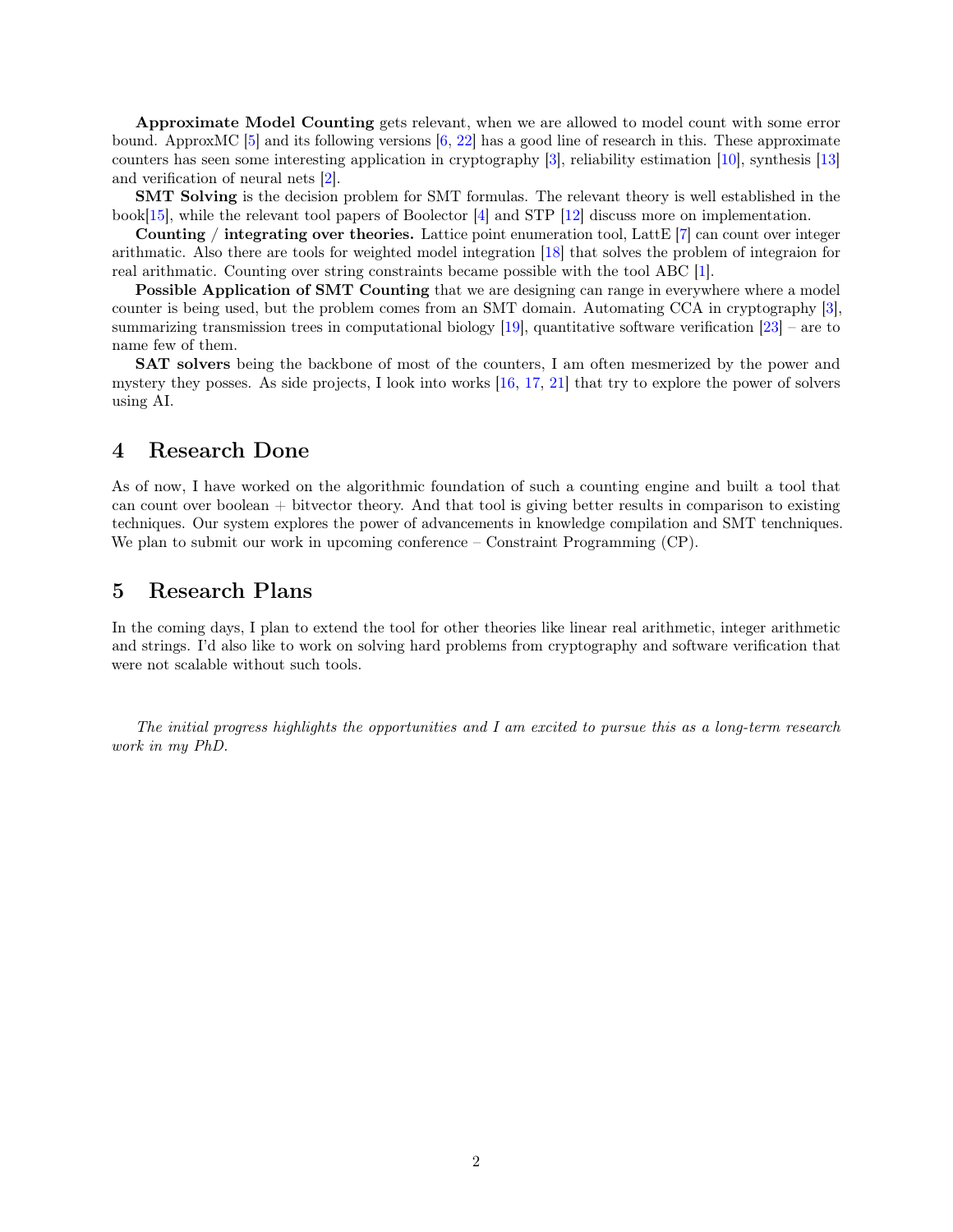# References

- <span id="page-2-14"></span>[1] Abdulbaki Aydin, Lucas Bang, and Tevfik Bultan. Automata-based model counting for string constraints. In International Conference on Computer Aided Verification, pages 255–272. Springer, 2015.
- <span id="page-2-9"></span>[2] Teodora Baluta, Shiqi Shen, Shweta Shinde, Kuldeep S Meel, and Prateek Saxena. Quantitative verification of neural networks and its security applications. In Proceedings of the 2019 ACM SIGSAC Conference on Computer and Communications Security, pages 1249–1264, 2019.
- <span id="page-2-0"></span>[3] Gabrielle Beck, Maximilian Zinkus, and Matthew Green. Automating the development of chosen ciphertext attacks. In 29th {USENIX} Security Symposium ({USENIX} Security 20), pages 1821–1837, 2020.
- <span id="page-2-11"></span>[4] Robert Brummayer and Armin Biere. Boolector: An efficient smt solver for bit-vectors and arrays. In International Conference on Tools and Algorithms for the Construction and Analysis of Systems, pages 174–177. Springer, 2009.
- <span id="page-2-5"></span>[5] Supratik Chakraborty, Kuldeep S Meel, and Moshe Y Vardi. A scalable approximate model counter. In International Conference on Principles and Practice of Constraint Programming, pages 200–216. Springer, 2013.
- <span id="page-2-6"></span>[6] Supratik Chakraborty, Kuldeep S Meel, and Moshe Y Vardi. Algorithmic improvements in approximate counting for probabilistic inference: from linear to logarithmic sat calls. In Proceedings of the Twenty-Fifth International Joint Conference on Artificial Intelligence, pages 3569–3576, 2016.
- <span id="page-2-13"></span>[7] Jesús A De Loera, Raymond Hemmecke, Jeremiah Tauzer, and Ruriko Yoshida. Effective lattice point counting in rational convex polytopes. Journal of symbolic computation, 38(4):1273–1302, 2004.
- <span id="page-2-1"></span>[8] Jeffrey M. Dudek, Vu H.N. Phan, and Moshe Y. Vardi. ADDMC: Weighted model counting with algebraic decision diagrams. AAAI 2020 - 34th AAAI Conference on Artificial Intelligence, pages 1468–1476, 2020.
- <span id="page-2-2"></span>[9] Jeffrey M Dudek, Vu HN Phan, and Moshe Y Vardi. Dpmc: Weighted model counting by dynamic programming on project-join trees. In International Conference on Principles and Practice of Constraint Programming, pages 211–230. Springer, 2020.
- <span id="page-2-7"></span>[10] Leonardo Duenas-Osorio, Kuldeep Meel, Roger Paredes, and Moshe Vardi. Counting-based reliability estimation for power-transmission grids. In Proceedings of the AAAI Conference on Artificial Intelligence, volume 31, 2017.
- <span id="page-2-4"></span>[11] Johannes K Fichte, Markus Hecher, Stefan Woltran, and Markus Zisser. Weighted model counting on the gpu by exploiting small treewidth. In 26th Annual European Symposium on Algorithms (ESA 2018). Schloss Dagstuhl-Leibniz-Zentrum fuer Informatik, 2018.
- <span id="page-2-12"></span>[12] Vijay Ganesh and David L Dill. A decision procedure for bit-vectors and arrays. In International conference on computer aided verification, pages 519–531. Springer, 2007.
- <span id="page-2-8"></span>[13] Priyanka Golia, Subhajit Roy, and Kuldeep S Meel. Manthan: a data-driven approach for boolean function synthesis. In International Conference on Computer Aided Verification, pages 611–633. Springer, 2020.
- <span id="page-2-3"></span>[14] Tuukka Korhonen and Matti Järvisalo. Sharpsat-td: Improving sharpsat by exploiting tree decompositions. 2021.
- <span id="page-2-10"></span>[15] Daniel Kroening and Ofer Strichman. Decision procedures. Springer, 2016.
- <span id="page-2-15"></span>[16] Vitaly Kurin, Saad Godil, Shimon Whiteson, and Bryan Catanzaro. Can q-learning with graph networks learn a generalizable branching heuristic for a sat solver? Advances in Neural Information Processing Systems, 33:9608–9621, 2020.